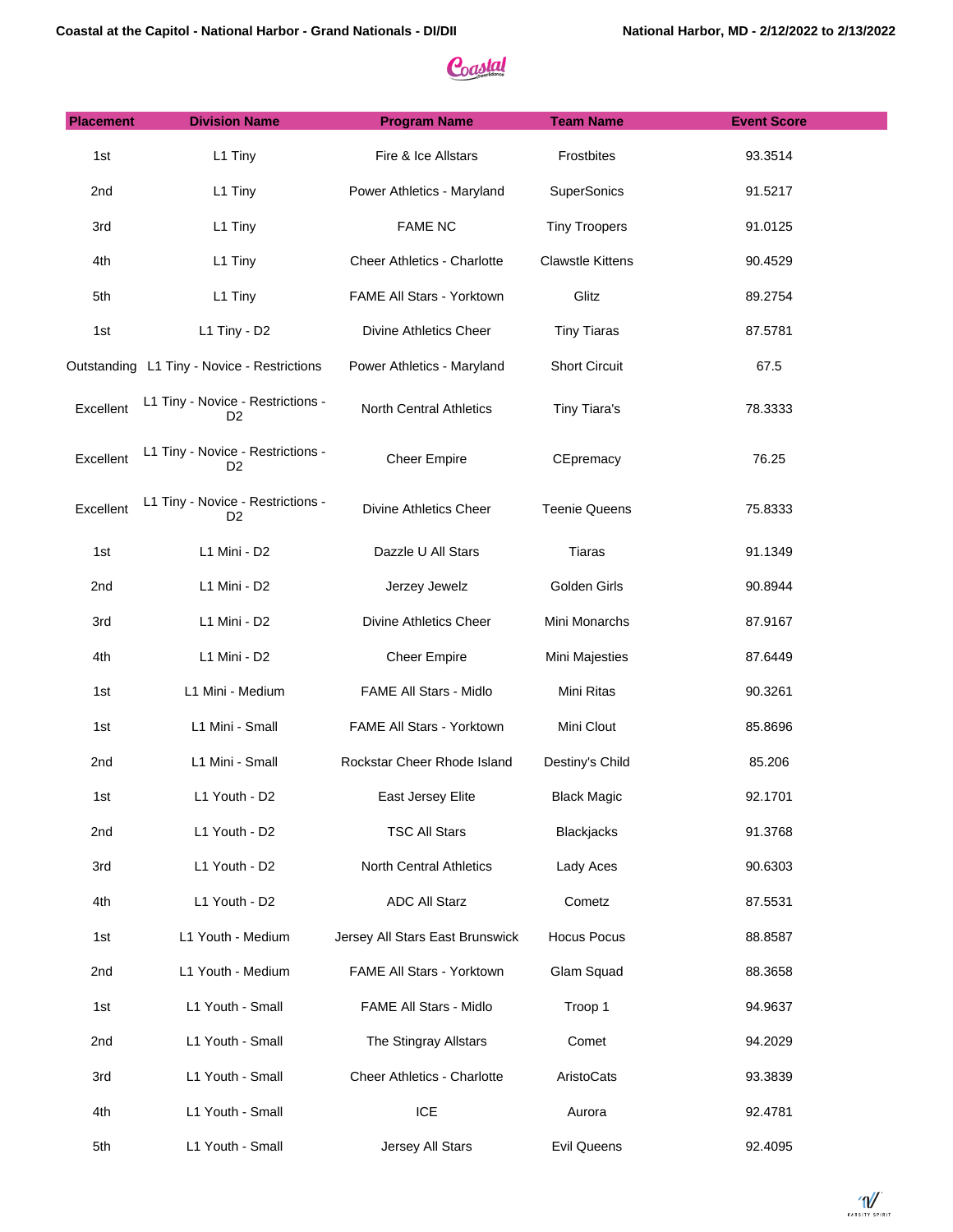| <b>Placement</b> | <b>Division Name</b>  | <b>Program Name</b>                | <b>Team Name</b>   | <b>Event Score</b> |
|------------------|-----------------------|------------------------------------|--------------------|--------------------|
| 6th              | L1 Youth - Small      | Midwest Cheer Elite-Columbus       | Icons              | 90.8944            |
| 7th              | L1 Youth - Small      | <b>FAME NC</b>                     | <b>POPSTARS</b>    | 90.123             |
| 1st              | L1 - U17              | Step One All Stars - North         | Wicked             | 90.7971            |
| 2nd              | $L1 - U17$            | The Stingray Allstars              | <b>GAMMA</b>       | 90.5772            |
| 3rd              | $L1 - U17$            | <b>Cheer Athletics - Charlotte</b> | NobleCats          | 89.6351            |
| 4th              | $L1 - U17$            | PA Royal Elite All Stars           | Royal Queens       | 88.6174            |
| 1st              | L1 Junior - D2        | <b>Phoenix Allstars</b>            | Nitro              | 94.4021            |
| 2nd              | L1 Junior - D2        | Dazzle U All Stars                 | Legends            | 93.5832            |
| 3rd              | L1 Junior - D2        | Prodigy All Stars Cheerleading     | <b>Royal Elite</b> | 92.0109            |
| 4th              | L1 Junior - D2        | <b>Triple Threat Athletics</b>     | <b>WARPATH</b>     | 91.6848            |
| 5th              | L1 Junior - D2        | <b>Reign Athletics</b>             | Crystals           | 90.8181            |
| 6th              | L1 Junior - D2        | New World Athletics                | Junior Rush        | 89.1266            |
| 7th              | L1 Junior - D2        | M.O.T. All-Stars                   | Velocity           | 87.337             |
| 8th              | L1 Junior - D2        | Carolina Flipz                     | Rebels             | 86.9232            |
| 9th              | L1 Junior - D2        | <b>ADC All Starz</b>               | Asteroidz          | 85.6399            |
| 1st              | L1 Junior - Medium    | FAME All Stars - Yorktown          | Showtime           | 93.913             |
| 2nd              | L1 Junior - Medium    | Jersey All Stars East Brunswick    | Vicious            | 93.1522            |
| 3rd              | L1 Junior - Medium    | USA All Stars- Stafford            | Guardians          | 93.0978            |
| 4th              | L1 Junior - Medium    | FAME All Stars - Midlo             | Wildcards          | 92.8003            |
| 5th              | L1 Junior - Medium    | Rockstar Cheer Rhode Island        | Sublime            | 92.7899            |
| 6th              | L1 Junior - Medium    | Inspire Athletics                  | Envy               | 92.6811            |
| 7th              | L1 Junior - Medium    | Cheer Athletics - Pittsburgh       | GoldCats           | 92.4638            |
| 1st              | L1 Junior - Small     | Rockstar Cheer New Jersey          | Mint Condition     | 90.1087            |
| 2nd              | L1 Junior - Small     | Jersey All Stars                   | Sea Witches        | 88.7319            |
| 3rd              | L1 Junior - Small     | Cheer Extreme - Maryland           | <b>City Girls</b>  | 88.5508            |
| 4th              | L1 Junior - Small     | Power Athletics - Maryland         | <b>Static</b>      | 88.3877            |
| 1st              | L1 Senior             | The Stingray Allstars              | Halo               | 91.6361            |
| 2nd              | L1 Senior             | Midwest Cheer Elite Cleveland      | Hail               | 88.5326            |
| 3rd              | L1 Senior             | FAME All Stars - VA Beach          | <b>IDOLS</b>       | 88.3515            |
| 1st              | L1 Exhibition (Cheer) | Cheer Athletics - Charlotte        | <b>Kitty Claws</b> | 100.0              |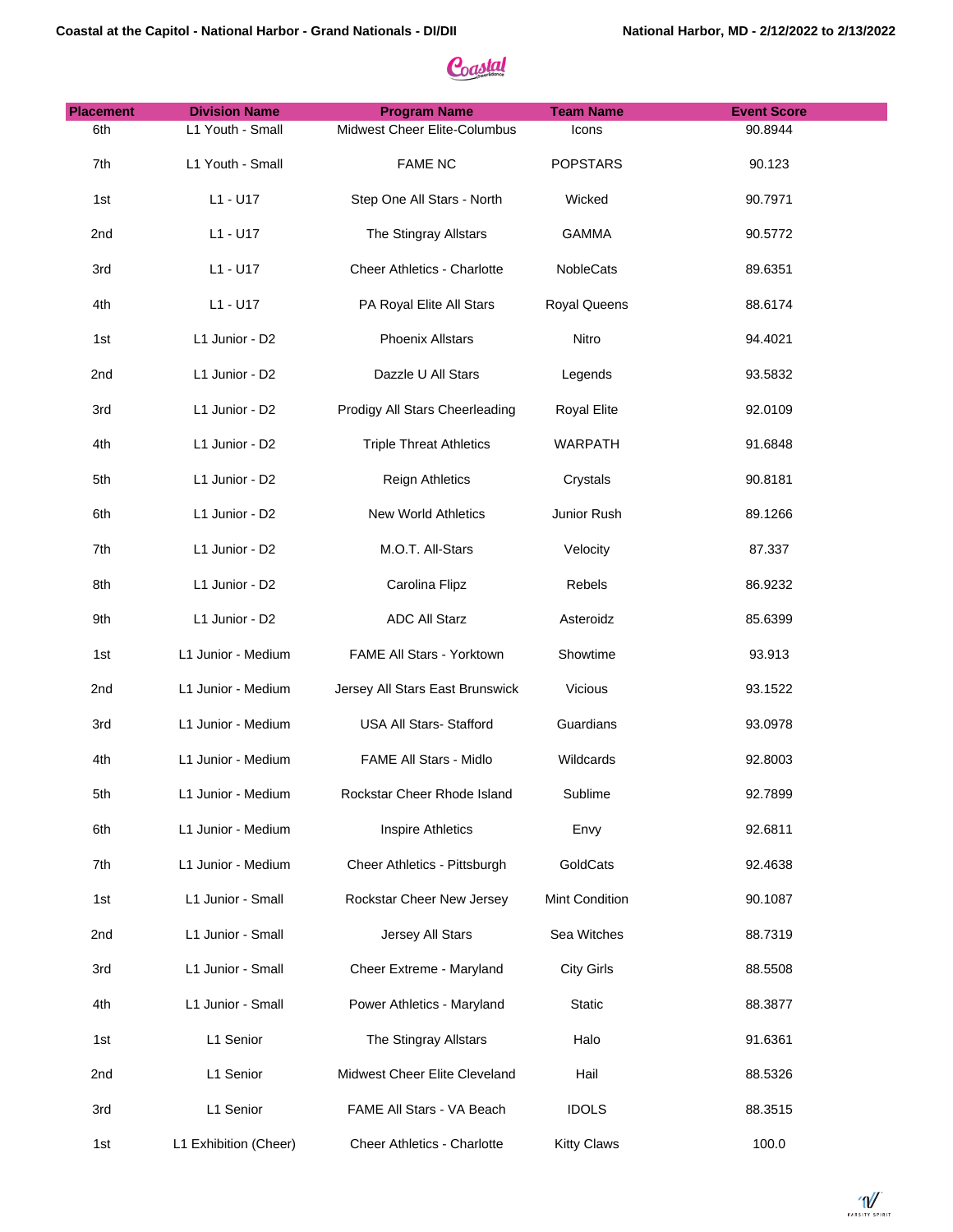| <b>Placement</b> | <b>Division Name</b>                 | <b>Program Name</b>                | <b>Team Name</b>       | <b>Event Score</b> |
|------------------|--------------------------------------|------------------------------------|------------------------|--------------------|
| 1st              | L1.1 Tiny - PREP                     | <b>Cheer Dynamics All Stars</b>    | Sparkle                | 87.4699            |
| 2nd              | L1.1 Tiny - PREP                     | FAME All Stars - Midlo             | Wondergirls            | 85.9544            |
| 3rd              | L1.1 Tiny - PREP                     | Power Athletics - Maryland         | <b>Little Bolts</b>    | 84.5922            |
| 1st              | L1.1 Tiny - PREP - D2                | <b>ADC All Starz</b>               | Little Dipperz         | 82.6506            |
| 1st              | L1.1 Mini - PREP                     | Jersey All Stars                   | <b>Little Monsters</b> | 87.9518            |
| 2nd              | L1.1 Mini - PREP                     | Jersey All Stars East Brunswick    | Nightmare              | 85.5422            |
| 1st              | L1.1 Mini - PREP - D2                | PA Starz                           | Flame                  | 87.4699            |
| 2nd              | L1.1 Mini - PREP - D2                | Prodigy All Stars Cheerleading     | Mini Crowns            | 84.8996            |
| 3rd              | L1.1 Mini - PREP - D2                | Hanover Elite                      | Wild Ones              | 84.1767            |
| 1st              | L1.1 Youth - PREP                    | FAME All Stars - Midlo             | Youth Blaque           | 92.2088            |
| 2nd              | L1.1 Youth - PREP                    | FAME All Stars - VA Beach          | <b>BARBIES</b>         | 91.8876            |
| 3rd              | L1.1 Youth - PREP                    | <b>Cheer Athletics - Charlotte</b> | PremierCats            | 88.4337            |
| 4th              | L1.1 Youth - PREP                    | FAME All Stars - Midlo             | It-Girls               | 87.8821            |
| 1st              | L1.1 Youth - PREP - D2               | Prodigy All Stars Cheerleading     | Reign                  | 90.2811            |
| 2nd              | L1.1 Youth - PREP - D2               | <b>Island All Starz</b>            | Victorious             | 89.3976            |
| 1st              | L1.1 Junior - PREP                   | Fire & Ice Allstars                | Code Blue              | 88.4337            |
| 1st              | L <sub>2</sub> Mini                  | ICE                                | Mini Moons             | 90.5014            |
| 2nd              | L <sub>2</sub> Mini                  | Fire & Ice Allstars                | Baby Ice               | 90.0725            |
| 3rd              | L <sub>2</sub> Mini                  | Power Athletics - Maryland         | Mini Bombshells        | 89.8551            |
| 1st              | L2 Mini - D2                         | Spirit Factory                     | Moonlight              | 91.5218            |
| 2nd              | L <sub>2</sub> Mini - D <sub>2</sub> | PA Royal Elite All Stars           | Royal Force            | 88.5507            |
| 3rd              | L2 Mini - D2                         | <b>Divine Athletics Cheer</b>      | Mini Majesty           | 85.76              |
| 1st              | L2 Youth - D2 - Medium               | <b>TSC All Stars</b>               | <b>Black Magic</b>     | 91.9167            |
| 2nd              | L2 Youth - D2 - Medium               | <b>Hanover Elite</b>               | Crazed                 | 86.7917            |
| 1st              | L2 Youth - D2 - Small                | East Jersey Elite                  | <b>Black Storm</b>     | 93.0833            |
| 2nd              | L2 Youth - D2 - Small                | Titan Elite All Stars              | Pegasus                | 91.9333            |
| 3rd              | L2 Youth - D2 - Small                | Jerzey Jewelz                      | Miss Silver            | 91.45              |
| 4th              | L2 Youth - D2 - Small                | <b>Cheer Empire</b>                | Lady Obsession         | 89.7166            |
| 5th              | L2 Youth - D2 - Small                | Carolina Flipz                     | Dauntless              | 88.45              |
| 6th              | L2 Youth - D2 - Small                | <b>ADC All Starz</b>               | Cozmos                 | 84.5333            |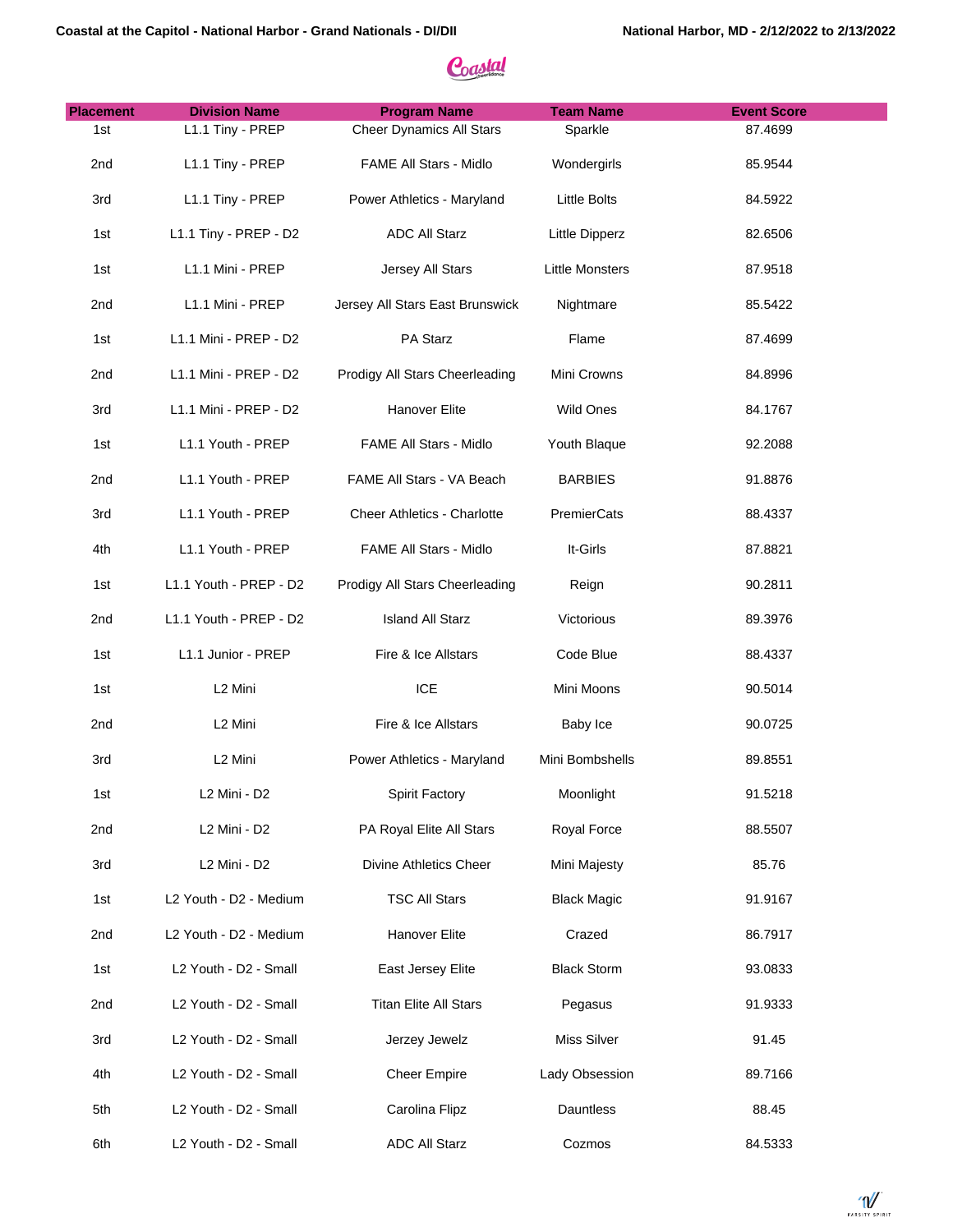| <b>Placement</b> | <b>Division Name</b>             | <b>Program Name</b>                | <b>Team Name</b>   | <b>Event Score</b> |
|------------------|----------------------------------|------------------------------------|--------------------|--------------------|
| 1st              | L2 Youth - Medium                | FAME All Stars - VA Beach          | <b>PRODIGY</b>     | 93.6833            |
| 2nd              | L2 Youth - Medium                | Fire & Ice Allstars                | Ignite             | 92.0708            |
| 3rd              | L2 Youth - Medium                | FAME All Stars - Midlo             | Spice Girls        | 91.8               |
| 1st              | L2 Youth - Small                 | Jersey All Stars                   | Dark Divas         | 95.6167            |
| 2 <sub>nd</sub>  | L2 Youth - Small                 | <b>Cheer Athletics - Charlotte</b> | EnchantedCats      | 92.7125            |
| 3rd              | L2 Youth - Small                 | The Stingray Allstars              | <b>PANDORA</b>     | 91.8167            |
| 4th              | L2 Youth - Small                 | Power Athletics - Maryland         | Velocity           | 90.8542            |
| 5th              | L2 Youth - Small                 | <b>Upper Merion All Stars</b>      | Turquoise          | 89.3667            |
| 6th              | L2 Youth - Small                 | <b>FAME MD</b>                     | <b>Hot Shots</b>   | 88.4542            |
| 1st              | L <sub>2</sub> - U <sub>17</sub> | <b>USA Wildcats</b>                | Lady Liberty       | 92.4458            |
| 2nd              | L <sub>2</sub> - U <sub>17</sub> | Rockstar Cheer - Cleveland         | <b>INXS</b>        | 92.2833            |
| 3rd              | L <sub>2</sub> - U <sub>17</sub> | Cheer Athletics - Charlotte        | EmbassyCats        | 92.2667            |
| 4th              | L <sub>2</sub> - U <sub>17</sub> | Step One All Stars - North         | Spicy              | 92.0               |
| 5th              | L <sub>2</sub> - U <sub>17</sub> | Jersey All Stars East Brunswick    | Vamp Squad         | 91.9708            |
| 6th              | L <sub>2</sub> - U <sub>17</sub> | Power Athletics - Maryland         | Turbo              | 91.6875            |
| 7th              | L <sub>2</sub> - U <sub>17</sub> | The Stingray Allstars              | Nova               | 90.4291            |
| 8th              | L <sub>2</sub> - U <sub>17</sub> | Cheer Extreme - Maryland           | Slay               | 90.1125            |
| 9th              | L <sub>2</sub> - U <sub>17</sub> | The Stingray Allstars              | Gemini             | 89.0208            |
| 10th             | L <sub>2</sub> - U <sub>17</sub> | Wild All Stars                     | Queen Cats         | 87.2625            |
| 1st              | L2 Junior - D2 - Medium          | Flipping Out Tumbling              | Hollywoods         | 95.1833            |
| 2nd              | L2 Junior - D2 - Medium          | <b>Island All Starz</b>            | Golden girls       | 94.2667            |
| 3rd              | L2 Junior - D2 - Medium          | PA Royal Elite All Stars           | <b>Royal Power</b> | 92.8917            |
| 1st              | L2 Junior - D2 - Small - A       | Dazzle U All Stars                 | Goddesses          | 96.1875            |
| 2nd              | L2 Junior - D2 - Small - A       | Spirit Factory                     | Blackout           | 95.2334            |
| 3rd              | L2 Junior - D2 - Small - A       | PA Starz                           | Ignite             | 91.8042            |
| 4th              | L2 Junior - D2 - Small - A       | Fly High Cheer and Tumble          | Raptors            | 91.525             |
| 5th              | L2 Junior - D2 - Small - A       | North Central Athletics            | Queen B's          | 90.6584            |
| 6th              | L2 Junior - D2 - Small - A       | Carolina Flipz                     | Recon              | 90.4167            |
| 7th              | L2 Junior - D2 - Small - A       | M.O.T. All-Stars                   | Shockwave          | 90.3708            |
| 8th              | L2 Junior - D2 - Small - A       | <b>ADC All Starz</b>               | Eclipses           | 88.5584            |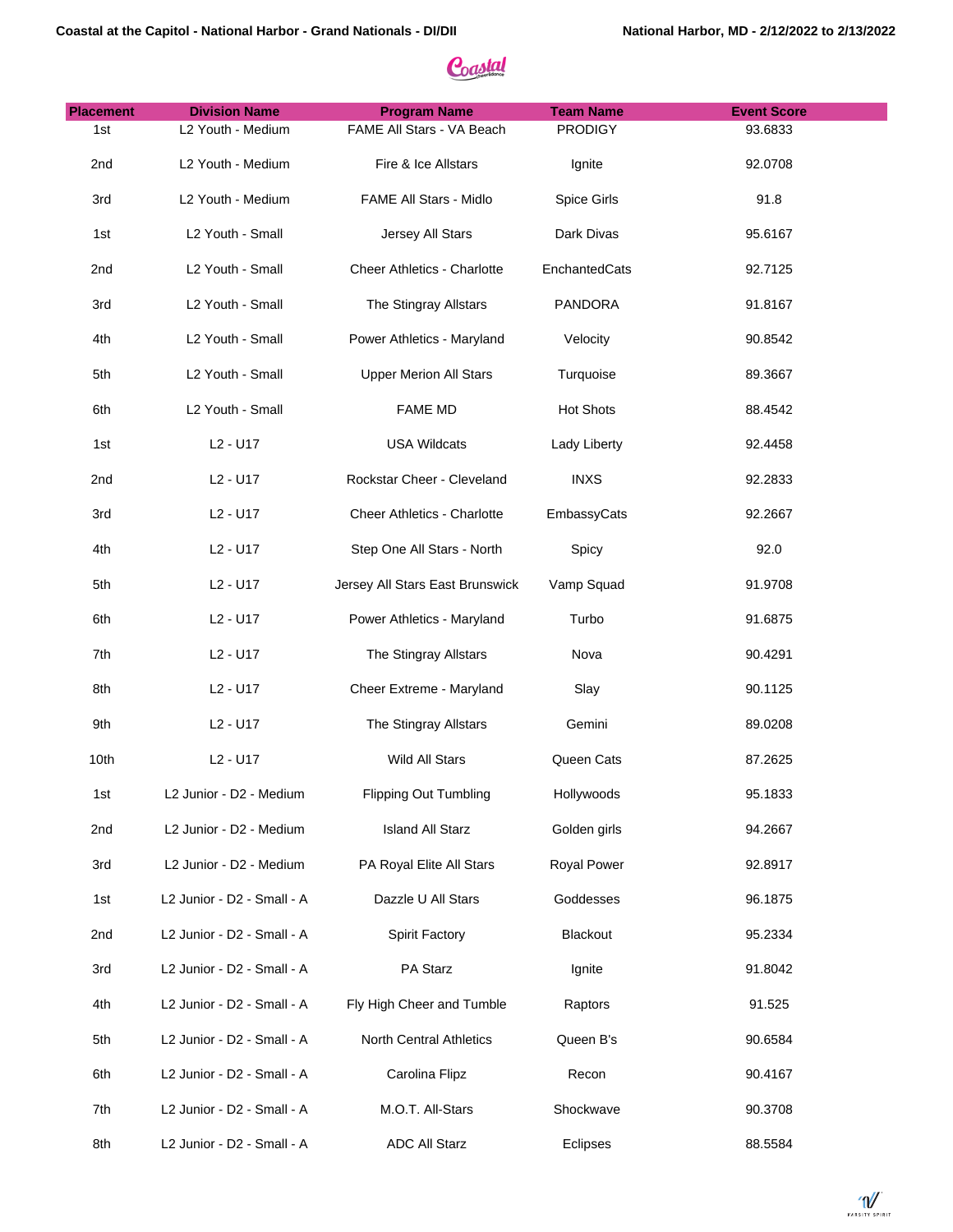| <b>Placement</b> | <b>Division Name</b>             | <b>Program Name</b>                | <b>Team Name</b>   | <b>Event Score</b> |
|------------------|----------------------------------|------------------------------------|--------------------|--------------------|
| 1st              | L2 Junior - D2 - Small - B       | <b>Triple Threat Athletics</b>     | <b>JUBILEE</b>     | 93.9               |
| 2nd              | L2 Junior - D2 - Small - B       | <b>Reign Athletics</b>             | Jr Royals          | 93.25              |
| 3rd              | L2 Junior - D2 - Small - B       | <b>Blizz All Stars</b>             | Hail               | 92.6667            |
| 4th              | L2 Junior - D2 - Small - B       | Fierce All Stars                   | Savage             | 91.7667            |
| 5th              | L2 Junior - D2 - Small - B       | <b>New World Athletics</b>         | Thunder            | 91.7542            |
| 6th              | L2 Junior - D2 - Small - B       | Prodigy All Stars Cheerleading     | Lady Mayhem        | 90.2542            |
| 7th              | L2 Junior - D2 - Small - B       | <b>Divine Athletics Cheer</b>      | Royalty            | 87.8583            |
| 1st              | L2 Junior - Medium               | FAME All Stars - Midlo             | Fashionistas       | 90.55              |
| 1st              | L2 Junior - Small - A            | Rockstar Cheer Rhode Island        | Kid Rock           | 94.1667            |
| 2 <sub>nd</sub>  | L2 Junior - Small - A            | Cheer Athletics - Pittsburgh       | TitaniumCats       | 93.4               |
| 3rd              | L2 Junior - Small - A            | Midwest Cheer Elite-Columbus       | Limelight          | 93.3167            |
| 4th              | L2 Junior - Small - A            | Inspire Athletics                  | Ms. Everything     | 91.8959            |
| 5th              | L2 Junior - Small - A            | <b>FAME NC</b>                     | Prodigy            | 91.7084            |
| 6th              | L2 Junior - Small - A            | Midwest Cheer Elite Cleveland      | Ice Royalty        | 91.6               |
| 7th              | L2 Junior - Small - A            | <b>CNY Storm All Stars</b>         | Tornados           | 91.2084            |
| 8th              | L2 Junior - Small - A            | Dynasty Spirit Elite All Star      | <b>Red Flames</b>  | 89.0375            |
| 1st              | L2 Junior - Small - B            | FAME All Stars - VA Beach          | <b>FLAWLESS</b>    | 93.2               |
| 2 <sub>nd</sub>  | L2 Junior - Small - B            | Jersey All Stars                   | White Walkers      | 92.0708            |
| 3rd              | L2 Junior - Small - B            | Rockstar Cheer New Jersey          | The Weeknd         | 91.9833            |
| 4th              | L2 Junior - Small - B            | Savannah Sharks                    | <b>Blacktips</b>   | 91.475             |
| 5th              | L2 Junior - Small - B            | <b>Upper Merion All Stars</b>      | Electric           | 90.8875            |
| 6th              | L2 Junior - Small - B            | Premier Athletics - Michigan       | Wicked             | 90.45              |
| 7th              | L2 Junior - Small - B            | Cheer Extreme DMV                  | Legends            | 90.2625            |
| 1st              | L <sub>2</sub> - U <sub>19</sub> | <b>Cheer Athletics - Charlotte</b> | KnightCats         | 94.0333            |
| 1st              | L2 Senior - D2                   | Fierce All Stars                   | <b>Pink Ladies</b> | 93.4               |
| 2 <sub>nd</sub>  | L2 Senior - D2                   | <b>Phoenix Allstars</b>            | Senior Smoke       | 93.1333            |
| 3rd              | L2 Senior - D2                   | <b>GK Celebrity Allstars</b>       | 24K                | 90.8125            |
| 1st              | L2 Senior - Medium               | FAME All Stars - VA Beach          | <b>SIRENS</b>      | 95.5209            |
| 2nd              | L2 Senior - Medium               | <b>Inspire Athletics</b>           | Crush              | 91.6               |
| 3rd              | L2 Senior - Medium               | FAME All Stars - Yorktown          | Frenzy             | 91.5875            |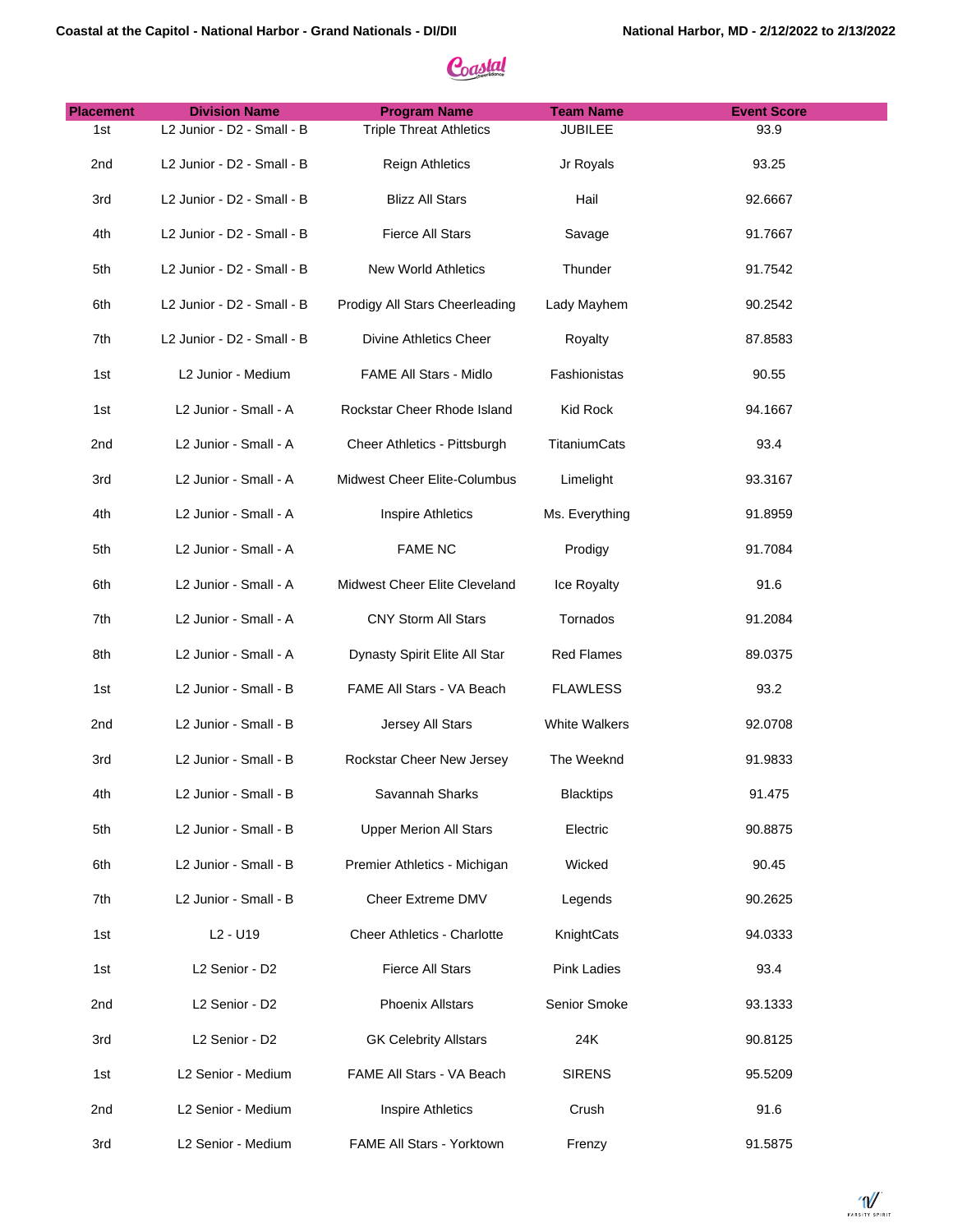| <b>Placement</b> | <b>Division Name</b>    | <b>Program Name</b>                | <b>Team Name</b>      | <b>Event Score</b> |
|------------------|-------------------------|------------------------------------|-----------------------|--------------------|
| 4th              | L2 Senior - Medium      | <b>USA All Stars- Stafford</b>     | Wicked                | 90.0625            |
| 1st              | L2 Senior - Small       | Rockstar Cheer Rhode Island        | <b>Big Tymers</b>     | 96.1               |
| 2nd              | L2 Senior - Small       | <b>FAME MD</b>                     | Smoke                 | 86.9084            |
| 1st              | L2.1 Youth - PREP       | <b>Cheer Dynamics All Stars</b>    | <b>Black Diamond</b>  | 88.5247            |
| 1st              | L2.1 Junior - PREP      | FAME All Stars - Midlo             | Goddess               | 87.3092            |
| 1st              | L2.2 Youth - PREP       | FAME All Stars - VA Beach          | <b>FANCY</b>          | 88.1928            |
| 1st              | L2.2 Youth - PREP - D2  | Prodigy All Stars Cheerleading     | Dynasty               | 88.9263            |
| 2nd              | L2.2 Youth - PREP - D2  | PA Starz                           | <b>Blaze</b>          | 88.0779            |
| 1st              | L2.2 Senior - PREP      | FAME All Stars - Midlo             | Queens                | 87.4805            |
| 1st              | L3 Youth - D2           | North Central Athletics            | Legacy                | 90.65              |
| 1st              | L3 Youth - Medium       | FAME All Stars - Midlo             | Supermodels           | 93.2458            |
| 1st              | L3 Youth - Small        | Step One All Stars - North         | <b>Bossy</b>          | 96.6334            |
| 2nd              | L3 Youth - Small        | <b>FAME NC</b>                     | Golden Girls          | 95.3042            |
| 3rd              | L3 Youth - Small        | <b>Upper Merion All Stars</b>      | Crystals              | 94.9834            |
| 4th              | L3 Youth - Small        | Power Athletics - Maryland         | Friction              | 94.5625            |
| 5th              | L3 Youth - Small        | Cheer Athletics - Pittsburgh       | SilverCats            | 94.1833            |
| 6th              | L3 Youth - Small        | Cheer Athletics - Charlotte        | Royal Court           | 93.6041            |
| 1st              | L3 - U17                | Cheer Athletics - Pittsburgh       | VibraniumCats         | 94.5834            |
| 2nd              | $L3 - U17$              | <b>Cheer Athletics - Charlotte</b> | DivinityCats          | 92.2417            |
| 3rd              | L3 - U17                | <b>USA Wildcats</b>                | JuCo                  | 91.9667            |
| 4th              | L3 - U17                | FAME All Stars - VA Beach          | <b>REIGN</b>          | 91.8625            |
| 5th              | $L3 - U17$              | The Stingray Allstars              | Titan                 | 91.2625            |
| 6th              | L3 - U17                | Rockstar Cheer - Cleveland         | Yes                   | 90.8625            |
| 7th              | $L3 - U17$              | PA Starz                           | Smoke                 | 88.9625            |
| 8th              | $L3 - U17$              | <b>Cheer Extreme Fairfax</b>       | TRIPL3 T3AL           | 87.5291            |
| 1st              | L3 Junior - D2 - Medium | East Jersey Elite                  | <b>Black Diamonds</b> | 93.7458            |
| 2nd              | L3 Junior - D2 - Medium | Cheer Craze All Stars              | Warriors              | 93.5458            |
| 3rd              | L3 Junior - D2 - Medium | PA Royal Elite All Stars           | Royal Warriors        | 92.3917            |
| 4th              | L3 Junior - D2 - Medium | <b>TSC All Stars</b>               | Wicked                | 92.1125            |
| 5th              | L3 Junior - D2 - Medium | Hanover Elite                      | Smack                 | 90.5               |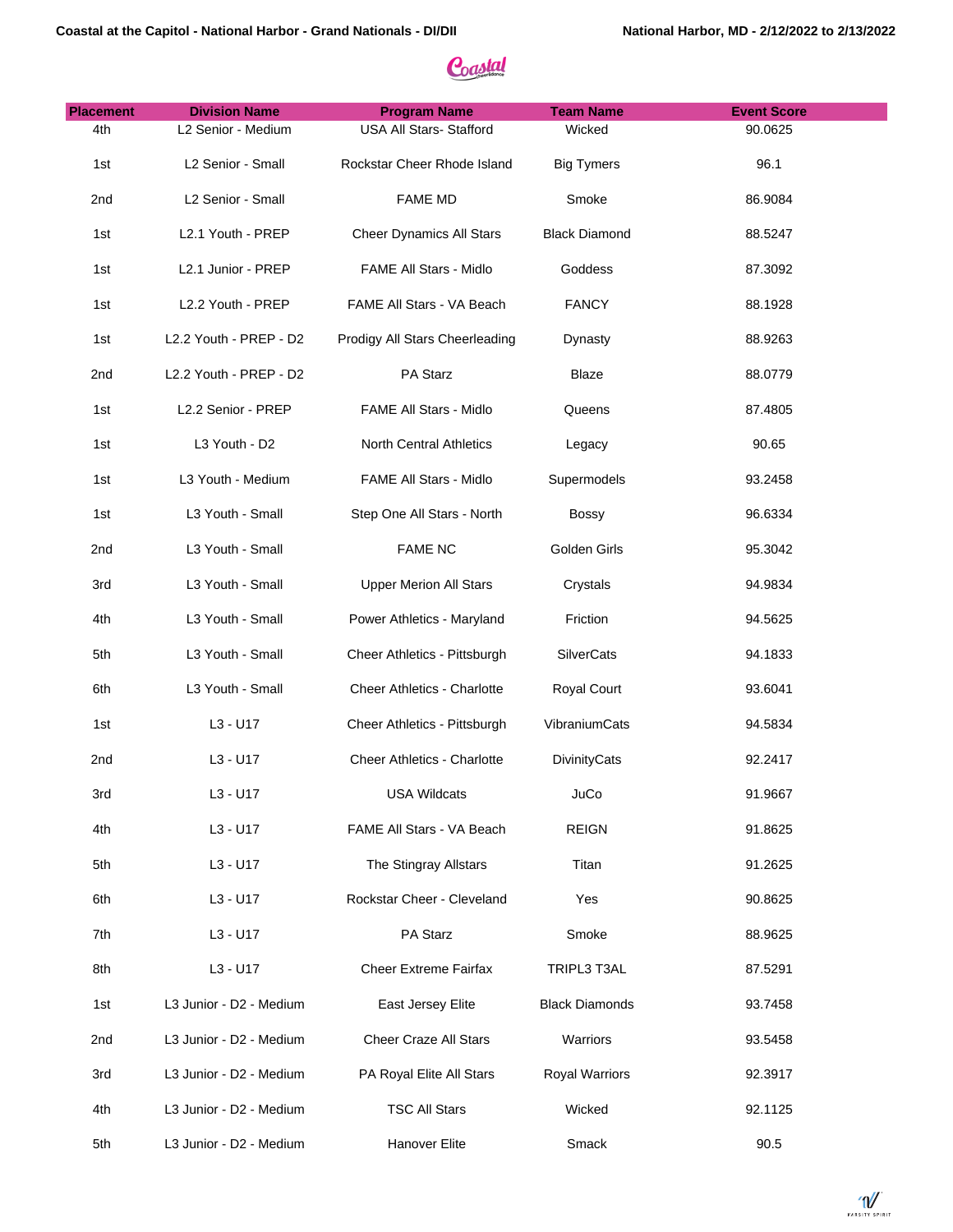| <b>Placement</b> | <b>Division Name</b>   | <b>Program Name</b>                | <b>Team Name</b>         | <b>Event Score</b> |
|------------------|------------------------|------------------------------------|--------------------------|--------------------|
| 1st              | L3 Junior - D2 - Small | Spirit Factory                     | Onyx                     | 94.95              |
| 2 <sub>nd</sub>  | L3 Junior - D2 - Small | <b>Flipping Out Tumbling</b>       | Roulette                 | 94.0167            |
| 3rd              | L3 Junior - D2 - Small | <b>Reign Athletics</b>             | Ice                      | 92.825             |
| 4th              | L3 Junior - D2 - Small | <b>Titan Elite All Stars</b>       | Genesis                  | 91.8708            |
| 5th              | L3 Junior - D2 - Small | M.O.T. All-Stars                   | Blackout                 | 91.3959            |
| 6th              | L3 Junior - D2 - Small | <b>Triple Threat Athletics</b>     | QUICKSILVER              | 90.8625            |
| 7th              | L3 Junior - D2 - Small | <b>Cheer Empire</b>                | Lady Elite               | 89.6033            |
| 8th              | L3 Junior - D2 - Small | <b>Phoenix Allstars</b>            | <b>Third Degree</b>      | 89.1167            |
| 1st              | L3 Junior - Medium     | Rockstar Cheer Rhode Island        | The Sugarhill Gang       | 96.7167            |
| 2nd              | L3 Junior - Medium     | Fire & Ice Allstars                | Blaze                    | 95.2333            |
| 3rd              | L3 Junior - Medium     | Jersey All Stars                   | Sinners                  | 95.1708            |
| 4th              | L3 Junior - Medium     | Cheer Extreme - Maryland           | Glamour Queens &<br>King | 93.8833            |
| 5th              | L3 Junior - Medium     | <b>FAME All Stars - Midlo</b>      | Rockstars                | 93.8375            |
| 6th              | L3 Junior - Medium     | <b>Cheer Athletics - Charlotte</b> | PrincessCats             | 93.1417            |
| 1st              | L3 Junior - Small - A  | <b>Inspire Athletics</b>           | Gossip                   | 95.5833            |
| 2nd              | L3 Junior - Small - A  | Step One All Stars - North         | Magnificent              | 95.0416            |
| 3rd              | L3 Junior - Small - A  | <b>ICE</b>                         | R3trograde               | 94.3334            |
| 4th              | L3 Junior - Small - A  | Power Athletics - Maryland         | Synergy                  | 93.3167            |
| 5th              | L3 Junior - Small - A  | FAME All Stars - Yorktown          | Inspire                  | 93.0667            |
| 6th              | L3 Junior - Small - A  | Premier Athletics - Michigan       | Voodoo                   | 92.5875            |
| 7th              | L3 Junior - Small - A  | <b>FAME NC</b>                     | Icons                    | 92.5792            |
| 8th              | L3 Junior - Small - A  | <b>FAME MD</b>                     | Cloud 9                  | 89.6083            |
| 1st              | L3 Junior - Small - B  | Rockstar Cheer New Jersey          | Salt-N-Pepa              | 93.1               |
| 2nd              | L3 Junior - Small - B  | <b>Upper Merion All Stars</b>      | Frost                    | 92.3666            |
| 3rd              | L3 Junior - Small - B  | Midwest Cheer Elite-Columbus       | Vogue                    | 90.9792            |
| 4th              | L3 Junior - Small - B  | Jersey All Stars East Brunswick    | Ruthless                 | 90.5708            |
| 5th              | L3 Junior - Small - B  | USA All Stars- Stafford            | Allegiant                | 90.175             |
| 6th              | L3 Junior - Small - B  | The Stingray Allstars              | Orion                    | 88.6167            |
| 7th              | L3 Junior - Small - B  | FAME All Stars - Valley            | Lady Renaissance         | 88.0209            |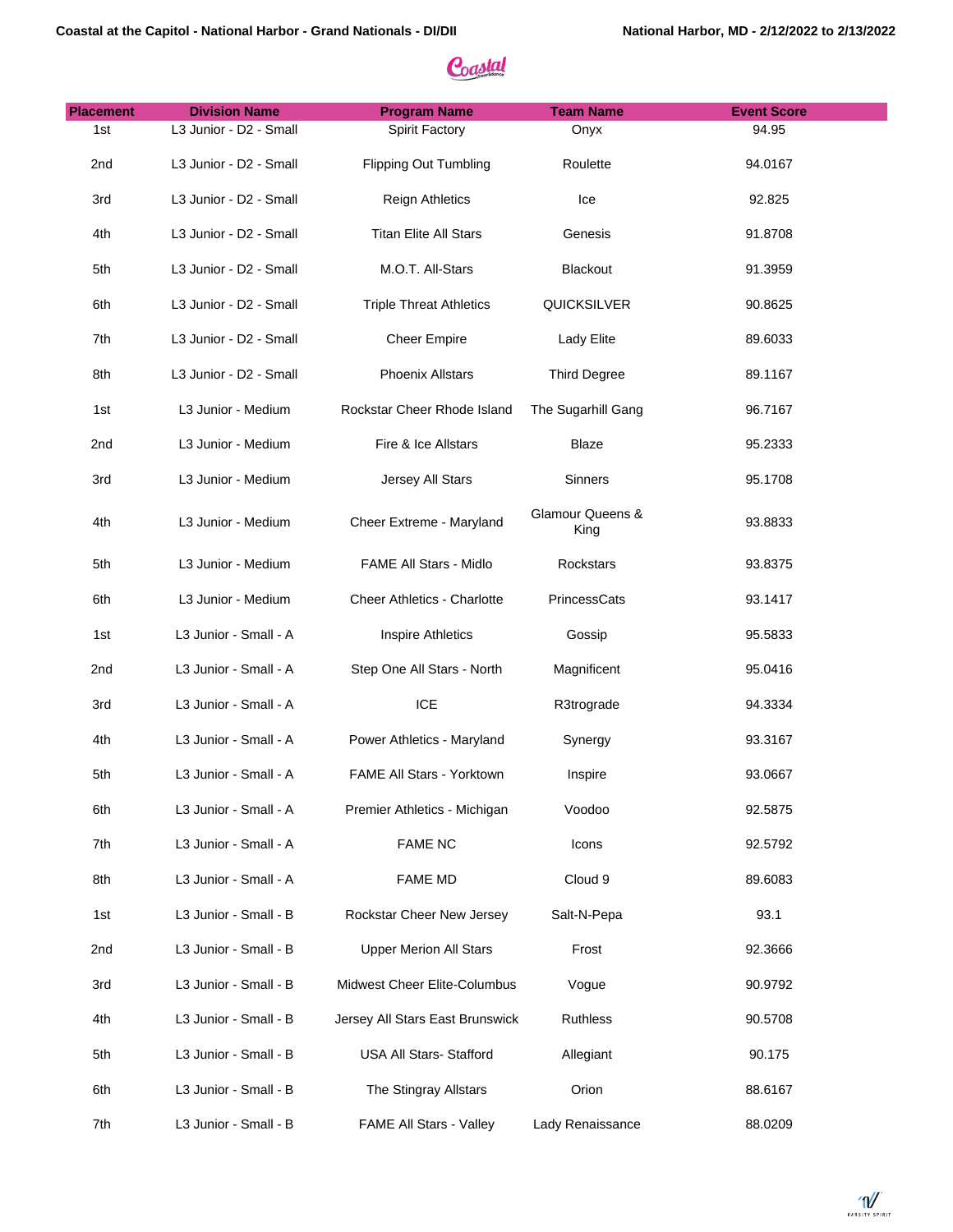| <b>Placement</b> | <b>Division Name</b>  | <b>Program Name</b>                | <b>Team Name</b>           | <b>Event Score</b> |
|------------------|-----------------------|------------------------------------|----------------------------|--------------------|
| 8th              | L3 Junior - Small - B | <b>Extreme Force All Stars</b>     | Agents - Charlie<br>Angels | 80.9958            |
| 1st              | L3 - U19              | <b>Cheer Extreme Fairfax</b>       | X <sub>3</sub>             | 87.0958            |
| 1st              | L3 Senior - D2        | <b>Triple Threat Athletics</b>     | <b>MAGNETO</b>             | 92.9958            |
| 2nd              | L3 Senior - D2        | <b>Reign Athletics</b>             | Senior Black               | 92.2792            |
| 3rd              | L3 Senior - D2        | Divine Athletics Cheer             | Supremacy                  | 90.2959            |
| 4th              | L3 Senior - D2        | <b>TSC All Stars</b>               | <b>Black Ops</b>           | 89.8208            |
| 5th              | L3 Senior - D2        | <b>ADC All Starz</b>               | Supernovaz                 | 86.9916            |
| 1st              | L3 Senior - Medium    | <b>Inspire Athletics</b>           | Revolution                 | 94.8208            |
| 2nd              | L3 Senior - Medium    | FAME All Stars - Midlo             | Divas                      | 93.6375            |
| 1st              | L3 Senior - Small     | The Stingray Allstars              | Twilight                   | 95.3708            |
| 2nd              | L3 Senior - Small     | Jersey All Stars East Brunswick    | <b>Scream Queens</b>       | 94.3833            |
| 3rd              | L3 Senior - Small     | CNY Storm All Stars                | Rain                       | 94.1667            |
| 4th              | L3 Senior - Small     | FAME All Stars - Midlo             | Code Red                   | 93.0792            |
| 5th              | L3 Senior - Small     | <b>Extreme Force All Stars</b>     | Phoenix - Catching<br>Fire | 91.5542            |
| 6th              | L3 Senior - Small     | Savannah Sharks                    | Leopard Sharks             | 23.125             |
| 1st              | L3 Senior Coed        | Midwest Cheer Elite Cleveland      | Avalanche                  | 89.3667            |
| 1st              | L3 Senior Coed - D2   | <b>USA Stars</b>                   | Task Forc3                 | 93.3292            |
| 1st              | L3.2 Senior - PREP    | FAME All Stars - Midlo             | Hollywood                  | 88.9157            |
| 1st              | L4 Youth              | FAME All Stars - VA Beach          | <b>LITES</b>               | 90.0083            |
| 1st              | L4 Youth - D2         | PA Royal Elite All Stars           | Royal Fierce4              | 87.6083            |
| 1st              | L4 - U17              | <b>Cheer Athletics - Charlotte</b> | Junior Prodigy             | 94.0               |
| 2nd              | L4 - U17              | The Stingray Allstars              | <b>SOLAR</b>               | 93.15              |
| 3rd              | L4 - U17              | FAME All Stars - VA Beach          | <b>GLAM</b>                | 92.3667            |
| 4th              | L4 - U17              | FAME All Stars - Midlo             | Covergirls                 | 91.475             |
| 5th              | L4 - U17              | Power Athletics - Maryland         | Lady Electra               | 90.3125            |
| 6th              | L4 - U17              | Jersey All Stars                   | Sirens                     | 90.1917            |
| 7th              | L4 - U17              | <b>Cheer Extreme Fairfax</b>       | X-Machine                  | 88.5916            |
| 1st              | L4 - U17 Coed         | <b>Victory Vipers</b>              | Toxic                      | 91.6042            |
| 2 <sub>nd</sub>  | L4 - U17 Coed         | FAME All Stars - Valley            | Drama Queens               | 91.1625            |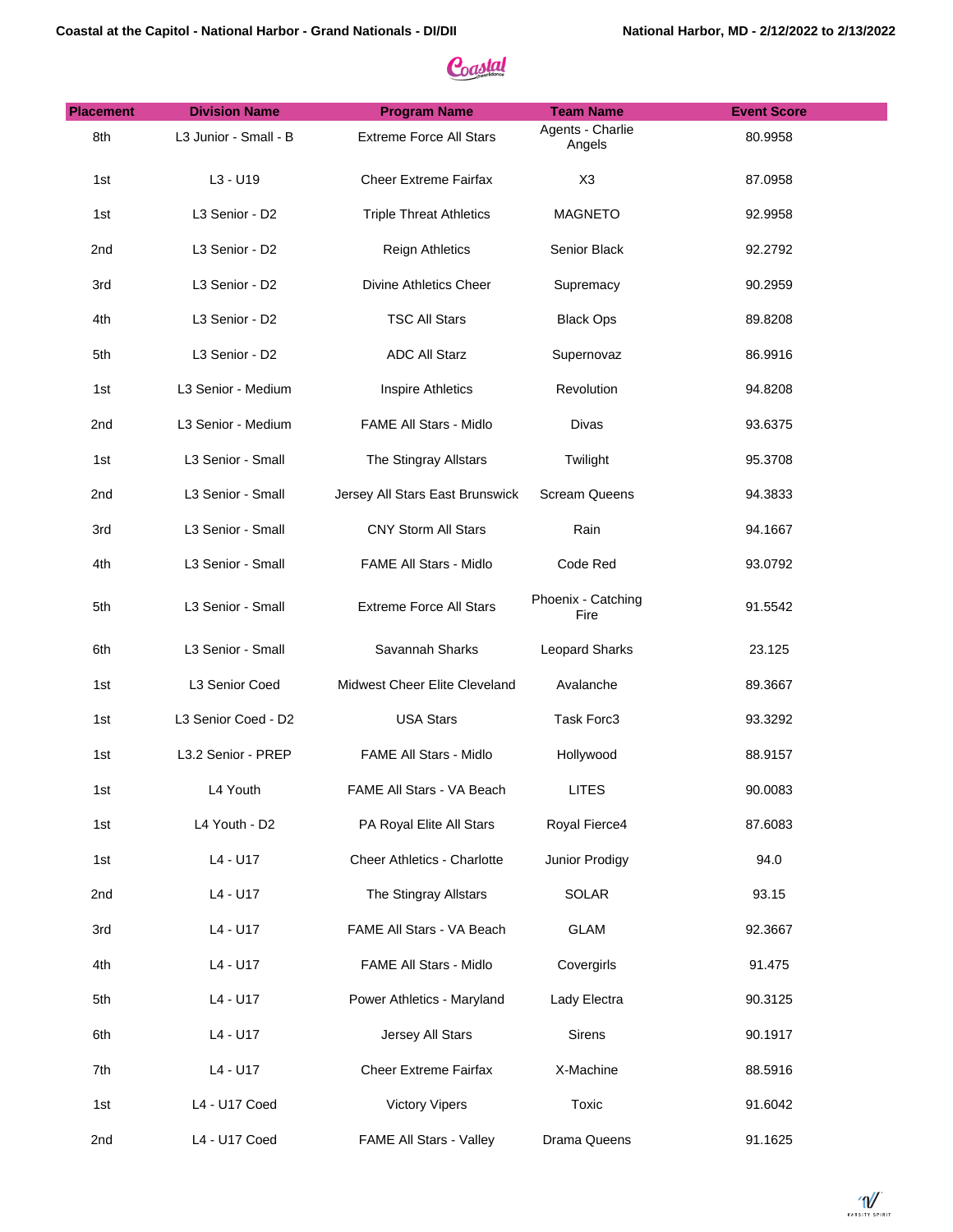| <b>Placement</b> | <b>Division Name</b> | <b>Program Name</b>                | <b>Team Name</b>      | <b>Event Score</b> |
|------------------|----------------------|------------------------------------|-----------------------|--------------------|
| 1st              | L4 Junior            | Rockstar Cheer Rhode Island        | Juvenile              | 94.3167            |
| 2nd              | L4 Junior            | <b>ICE</b>                         | Celcius               | 94.0833            |
| 3rd              | L4 Junior            | Cheer Athletics - Pittsburgh       | <b>BrassCats</b>      | 93.75              |
| 4th              | L4 Junior            | <b>Cheer Athletics - Charlotte</b> | DynastyCats           | 92.675             |
| 5th              | L4 Junior            | <b>Inspire Athletics</b>           | Obsession             | 91.1833            |
| 6th              | L4 Junior            | <b>Upper Merion All Stars</b>      | Ice                   | 90.9125            |
| 7th              | L4 Junior            | FAME All Stars - Yorktown          | Junior Xtreme         | 90.5042            |
| 8th              | L4 Junior            | Rockstar Cheer New Jersey          | <b>Busta Rhymes</b>   | 89.55              |
| 9th              | L4 Junior            | Midwest Cheer Elite-Columbus       | Trendsetters          | 89.4958            |
| 10th             | L4 Junior            | Power Athletics - Maryland         | Surge                 | 88.6542            |
| 1st              | L4 Junior - D2       | Dazzle U All Stars                 | Lady Majesty          | 96.1875            |
| 2nd              | L4 Junior - D2       | <b>Flipping Out Tumbling</b>       | J \$quad              | 95.4               |
| 3rd              | L4 Junior - D2       | PA Starz                           | Inferno               | 94.5833            |
| 4th              | L4 Junior - D2       | M.O.T. All-Stars                   | <b>Galaxy Girls</b>   | 94.3958            |
| 5th              | L4 Junior - D2       | <b>Phoenix Allstars</b>            | Bomb Squad            | 94.1167            |
| 6th              | L4 Junior - D2       | <b>Reign Athletics</b>             | Diamonds              | 92.9375            |
| 7th              | L4 Junior - D2       | Hanover Elite                      | Beast Mode            | 90.5375            |
| 8th              | L4 Junior - D2       | <b>TSC All Stars</b>               | Blackout              | 90.5               |
| 1st              | L4 - U19             | Cheer Athletics - Charlotte        | Lady Prodigy          | 93.4708            |
| 1st              | L4 Senior - D2       | East Jersey Elite                  | Blackout              | 96.4958            |
| 2nd              | L4 Senior - D2       | <b>Flipping Out Tumbling</b>       | Queens                | 95.3125            |
| 3rd              | L4 Senior - D2       | <b>Triple Threat Athletics</b>     | <b>STORM</b>          | 93.6833            |
| 4th              | L4 Senior - D2       | M.O.T. All-Stars                   | Superstars            | 92.9333            |
| 5th              | L4 Senior - D2       | Spirit Factory                     | <b>Black Diamonds</b> | 91.2042            |
| 1st              | L4 Senior - Medium   | FAME All Stars - Midlo             | Lady Crush            | 94.0333            |
| 2nd              | L4 Senior - Medium   | ICE                                | Fahrenheit            | 91.2375            |
| 3rd              | L4 Senior - Medium   | <b>USA Wildcats</b>                | M4                    | 91.0125            |
| 4th              | L4 Senior - Medium   | Savannah Sharks                    | <b>Tiger Sharks</b>   | 90.9375            |
| 5th              | L4 Senior - Medium   | <b>Inspire Athletics</b>           | <b>Pink Ladies</b>    | 90.6042            |
| 1st              | L4 Senior - Small    | Step One All Stars - North         | Fantastic             | 95.0167            |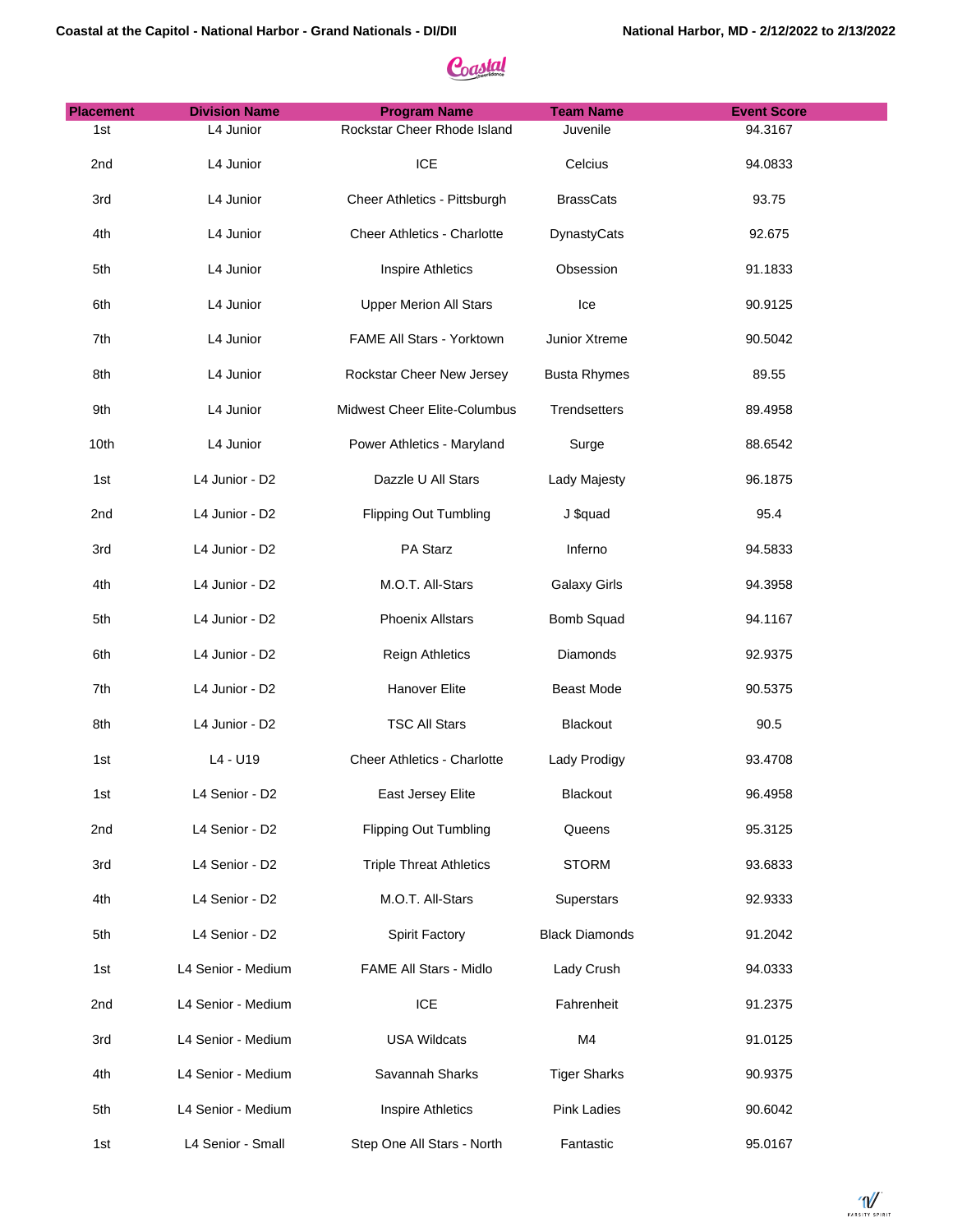| <b>Placement</b> | <b>Division Name</b>       | <b>Program Name</b>           | <b>Team Name</b>      | <b>Event Score</b> |
|------------------|----------------------------|-------------------------------|-----------------------|--------------------|
| 2nd              | L4 Senior - Small          | The Stingray Allstars         | Venus                 | 93.5209            |
| 3rd              | L4 Senior - Small          | Midwest Cheer Elite-Columbus  | Chic                  | 91.5292            |
| 4th              | L4 Senior - Small          | FAME All Stars - Yorktown     | Sheroes               | 90.7875            |
| 5th              | L4 Senior - Small          | Extreme Force All Stars       | Reign - Evil Queens   | 90.3833            |
| 6th              | L4 Senior - Small          | <b>Upper Merion All Stars</b> | Rain                  | 90.1292            |
| 1st              | L4 Senior Coed             | Rockstar Cheer New Jersey     | The Four Seasons      | 94.7833            |
| 2nd              | L4 Senior Coed             | Cheer Extreme - Maryland      | Halo                  | 91.8792            |
| 3rd              | L4 Senior Coed             | USA All Stars- Stafford       | Immortals             | 89.7583            |
| 1st              | L4 Senior Coed - D2        | PA Royal Elite All Stars      | <b>Royal Soldiers</b> | 92.7667            |
| 2nd              | L4 Senior Coed - D2        | Hanover Elite                 | Knock Out             | 92.7417            |
| 1st              | L4 International Open Coed | Rockstar Cheer - Cleveland    | Notorious             | 89.8583            |
| 1st              | L4 Senior Open - D2        | Magic Cheerleading            | Golden Girls          | 91.5083            |
| 1st              | L4.2 Senior                | Rockstar Cheer Rhode Island   | The Temptations       | 96.1               |
| 2nd              | L4.2 Senior                | Cheer Athletics - Charlotte   | CrownCats             | 95.3               |
| 3rd              | L4.2 Senior                | FAME All Stars - VA Beach     | <b>ROYALS</b>         | 94.5458            |
| 4th              | L4.2 Senior                | Jersey All Stars              | Decepticons           | 94.0375            |
| 1st              | L4.2 Senior - D2           | <b>Blizz All Stars</b>        | Frost                 | 95.6375            |
| 2nd              | L4.2 Senior - D2           | Jerzey Jewelz                 | 24K                   | 94.1667            |
| 3rd              | L4.2 Senior - D2           | <b>Titan Elite All Stars</b>  | Immortals             | 93.8708            |
| 4th              | L4.2 Senior - D2           | Carolina Flipz                | F <sub>9</sub>        | 91.8458            |
| 5th              | L4.2 Senior - D2           | East Jersey Elite             | Lady Black            | 91.6417            |
| 6th              | L4.2 Senior - D2           | New World Athletics           | Magnitude 4.2         | 89.425             |
| 1st              | L4.2 Senior Coed           | Rockstar Cheer New Jersey     | Migos                 | 92.1               |
| 1st              | L5 Junior                  | FAME All Stars - Midlo        | J-Fly                 | 96.6209            |
| 2nd              | L5 Junior                  | Rockstar Cheer New Jersey     | <b>City Girls</b>     | 95.9125            |
| 3rd              | L5 Junior                  | Fire & Ice Allstars           | Yetis                 | 95.5375            |
| 4th              | L5 Junior                  | Cheer Athletics - Charlotte   | <b>SuperiorCats</b>   | 93.1667            |
| 5th              | L5 Junior                  | Power Athletics - Maryland    | Intensi-5             | 92.5458            |
| 1st              | L5 Junior - D2             | Airborne Elite All Stars      | GI Janes              | 94.1458            |
| 2nd              | L5 Junior - D2             | Cheer Craze All Stars         | Ninjas                | 92.6333            |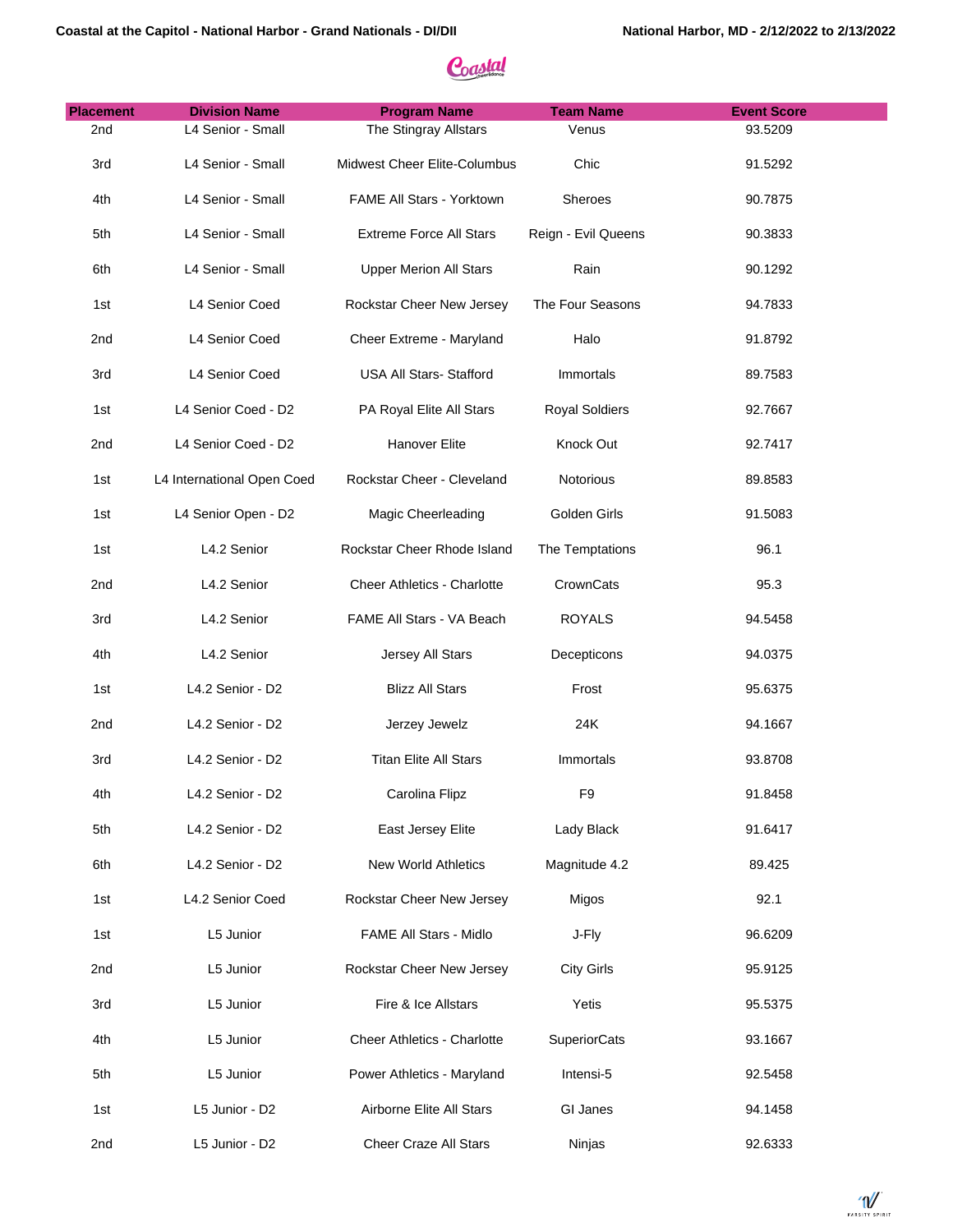| <b>Placement</b> | <b>Division Name</b>     | <b>Program Name</b>             | <b>Team Name</b>      | <b>Event Score</b> |
|------------------|--------------------------|---------------------------------|-----------------------|--------------------|
| 1st              | L5 Senior                | FAME All Stars - VA Beach       | <b>CULTURE</b>        | 91.2792            |
| 1st              | L5 Senior - D2           | <b>Phoenix Allstars</b>         | Fire Five             | 92.7291            |
| 1st              | L5 Senior Coed           | Cheer Extreme - Maryland        | Mafia                 | 91.2708            |
| 2nd              | L5 Senior Coed           | The Stingray Allstars           | Eclipse               | 91.1583            |
| 3rd              | L5 Senior Coed           | <b>Inspire Athletics</b>        | Passion               | 91.1125            |
| 1st              | L5 Senior Coed - D2      | Dazzle U All Stars              | Royalty               | 93.5709            |
| 2nd              | L5 Senior Coed - D2      | <b>TSC All Stars</b>            | Midnight              | 92.6584            |
| 1st              | L5 Senior Open - D2      | <b>TSC All Stars</b>            | <b>Black Diamonds</b> | 91.8167            |
| 1st              | L5 Senior Open Coed      | Cheer Athletics - Charlotte     | ReignCats             | 95.7833            |
| 2nd              | L5 Senior Open Coed      | ICE                             | Lunar Elite           | 91.3               |
| 3rd              | L5 Senior Open Coed      | The Stingray Allstars           | X-Rays                | 90.1375            |
| 1st              | L5 Senior Open Coed - D2 | <b>New World Athletics</b>      | Flood 5               | 92.4417            |
| 1st              | L6 Junior                | Rockstar Cheer Rhode Island     | Lady Gaga             | 92.9708            |
| 2nd              | L6 Junior                | <b>Upper Merion All Stars</b>   | Citrus                | 91.3083            |
| 1st              | L6 Junior Coed - D2      | <b>TSC All Stars</b>            | Code Black            | 93.6625            |
| 2nd              | L6 Junior Coed - D2      | North Central Athletics         | Royal Divas           | 91.0916            |
| 1st              | L6 Senior - Small        | FAME All Stars - VA Beach       | <b>ENVY</b>           | 93.3792            |
| 2nd              | L6 Senior - Small        | Savannah Sharks                 | Relentless            | 92.875             |
| 1st              | L6 Senior - XSmall       | <b>Flipping Out Tumbling</b>    | Double or Nothing     | 96.5625            |
| 2nd              | L6 Senior - XSmall       | Pennsylvania Elite Cheerleading | Guardians             | 95.3208            |
| 3rd              | L6 Senior - XSmall       | Jersey All Stars                | Villains              | 94.8               |
| 4th              | L6 Senior - XSmall       | <b>Upper Merion All Stars</b>   | Midnight              | 91.4291            |
| 5th              | L6 Senior - XSmall       | Power Athletics - Maryland      | <b>BLACKOUT</b>       | 91.4083            |
| 6th              | L6 Senior - XSmall       | Rockstar Cheer Rhode Island     | <b>Bad Company</b>    | 91.1959            |
| 7th              | L6 Senior - XSmall       | Cheer Extreme DMV               | Illusion              | 90.1708            |
| 8th              | L6 Senior - XSmall       | <b>Encore Elite Wildcatz</b>    | Lady Leopards         | 88.5667            |
| 9th              | L6 Senior - XSmall       | Airborne Elite All Stars        | Miss 6                | 87.8667            |
| 1st              | L6 Senior Coed - Small   | The Stingray Allstars           | Star                  | 92.7042            |
| 2nd              | L6 Senior Coed - Small   | Cheer Extreme - Maryland        | Shade                 | 90.2958            |
| 1st              | L6 Senior Coed - XSmall  | <b>Upper Merion All Stars</b>   | Royals                | 94.8042            |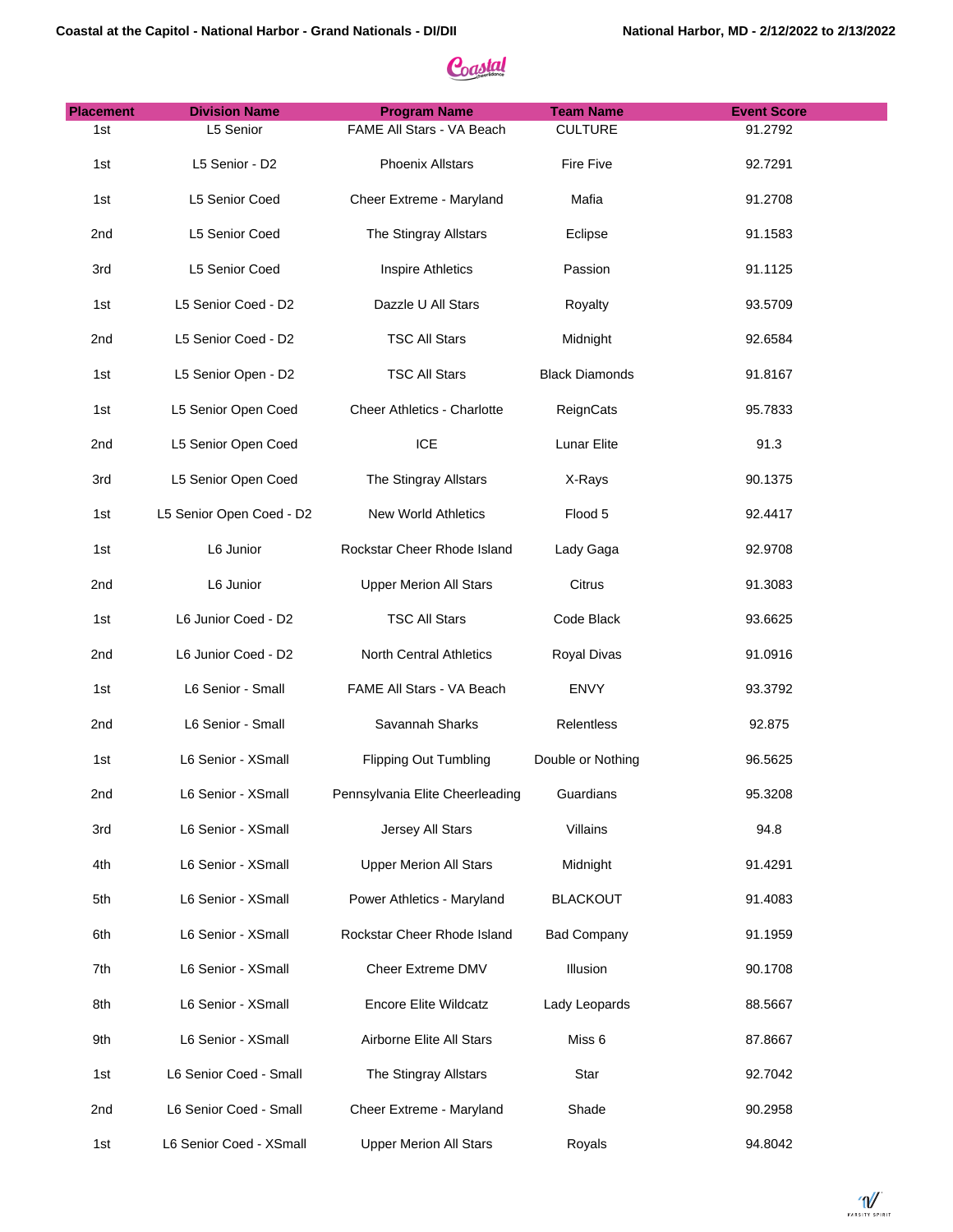| <b>Placement</b> | <b>Division Name</b>                  | <b>Program Name</b>                | <b>Team Name</b>     | <b>Event Score</b> |
|------------------|---------------------------------------|------------------------------------|----------------------|--------------------|
| 2 <sub>nd</sub>  | L6 Senior Coed - XSmall               | Step One All Stars - North         | Phenomenal           | 93.3333            |
| 3rd              | L6 Senior Coed - XSmall               | <b>Maryland Twisters</b>           | Reign                | 93.0667            |
| 4th              | L6 Senior Coed - XSmall               | <b>CNY Storm All Stars</b>         | Warning              | 91.0167            |
| 5th              | L6 Senior Coed - XSmall               | <b>MCC Allstars</b>                | Rage                 | 89.6292            |
| 6th              | L6 Senior Coed - XSmall               | World Cup                          | <b>Blackout</b>      | 87.575             |
| 7th              | L6 Senior Coed - XSmall               | <b>Triple Threat Athletics</b>     | <b>BANSHEE</b>       | 87.0333            |
| 1st              | L6 International Open                 | FAME All Stars - Midlo             | <b>Super Seniors</b> | 93.175             |
| 2 <sub>nd</sub>  | L6 International Open                 | <b>Cheer Athletics - Charlotte</b> | Lady Legacy          | 92.7375            |
| 1st              | L6 International Open - NT            | <b>ICE</b>                         | Tempest              | 94.3137            |
| 2 <sub>nd</sub>  | L6 International Open - NT            | <b>Cheer Athletics - Charlotte</b> | QueenCats            | 93.5164            |
| 3rd              | L6 International Open - NT            | Jersey All Stars                   | <b>Twilight Zone</b> | 92.7076            |
| 4th              | L6 International Open - NT            | <b>FAME All Stars - Midlo</b>      | <b>TNT</b>           | 90.927             |
| 5th              | L6 International Open - NT            | Cheer Extreme - Maryland           | Gossip Girls         | 89.1189            |
| 6th              | L6 International Open - NT            | <b>Tristate Athletics</b>          | Illusion             | 83.4094            |
| 7th              | L6 International Open - NT            | Premier Athletics - Michigan       | Showtime             | 82.1701            |
| 1st              | L6 International Open Coed -<br>Large | <b>Cheer Athletics - Charlotte</b> | <b>RoyalCats</b>     | 98.3958            |
| 2nd              | L6 International Open Coed -<br>Large | FAME All Stars - Midlo             | Vengeance            | 95.2084            |
| 3rd              | L6 International Open Coed -<br>Large | <b>Cheer Extreme Fairfax</b>       | Bionic-X             | 89.175             |
| 1st              | L6 International Open Coed - NT       | <b>East Celebrity Elite</b>        | <b>SWAT</b>          | 92.9209            |
| 2nd              | L6 International Open Coed - NT       | Phoenix Elite                      | Resurrection         | 92.1569            |
| 3rd              | L6 International Open Coed - NT       | Rockstar Cheer New Jersey          | Jagged Edge          | 91.8899            |
| 4th              | L6 International Open Coed - NT       | The Stingray Allstars              | Atlas                | 90.9415            |
| 5th              | L6 International Open Coed - NT       | Dynasty Spirit Elite All Star      | <b>RED ROYALS</b>    | 85.8346            |
| 6th              | L6 International Open Coed - NT       | Cheer Extreme DMV                  | <b>TNT</b>           | 85.0671            |
| 7th              | L6 International Open Coed - NT       | New World Athletics                | Solar <sub>6</sub>   | 83.3184            |
| 8th              | L6 International Open Coed - NT       | <b>Dynamic Elite Athletics</b>     | Legacy               | 82.3525            |
| 1st              | L6 International Open Coed -<br>Small | FAME All Stars - Yorktown          | Finale               | 92.625             |
| 2nd              | L6 International Open Coed -<br>Small | Cheer Extreme DMV                  | Open Elite           | 89.2417            |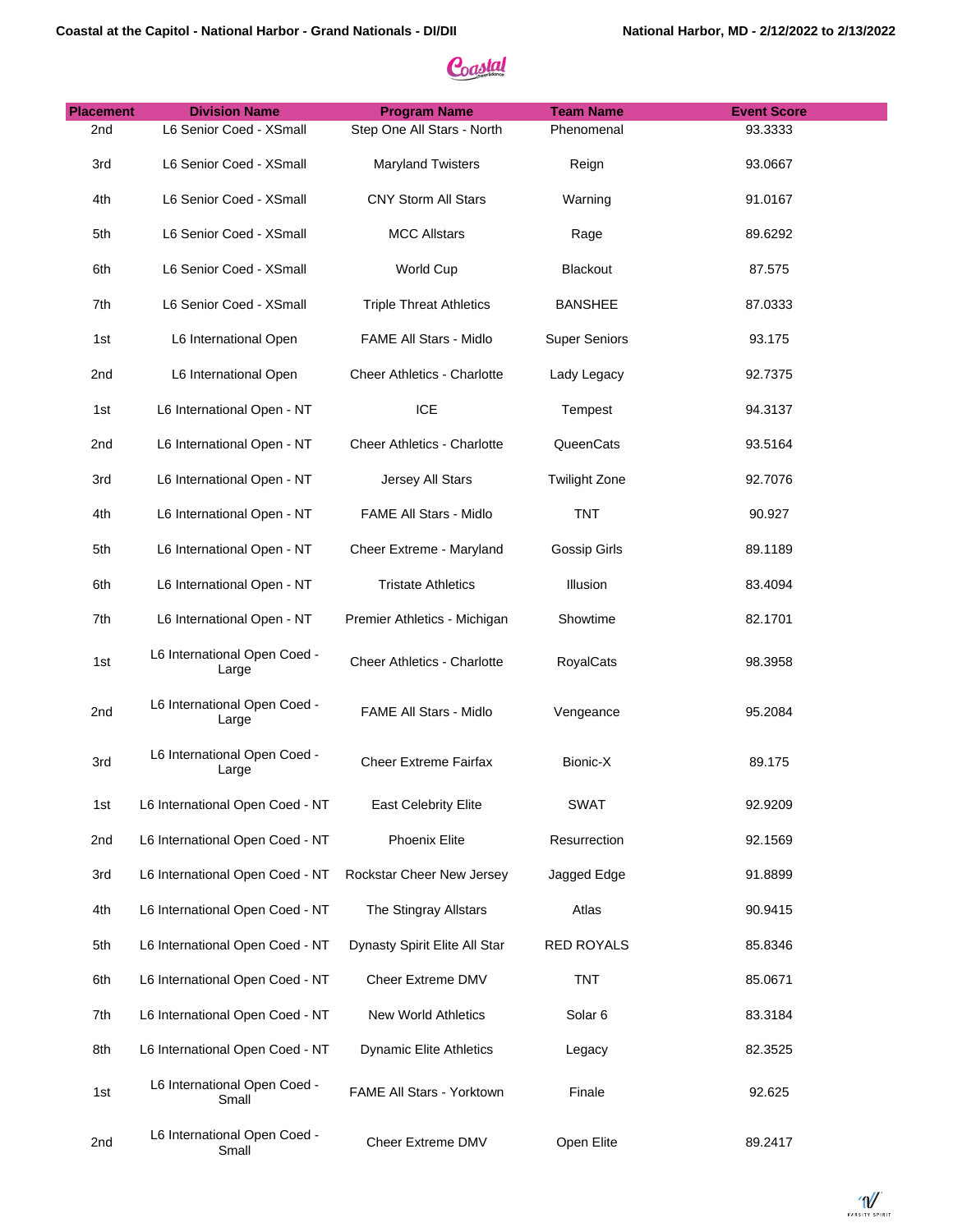| <b>Placement</b> | <b>Division Name</b>                  | <b>Program Name</b>                   | <b>Team Name</b>      | <b>Event Score</b> |
|------------------|---------------------------------------|---------------------------------------|-----------------------|--------------------|
| 1st              | L6 Senior Coed Open - Small           | <b>Inspire Athletics</b>              | Icons                 | 96.9708            |
| 2nd              | L6 Senior Coed Open - Small           | Rockstar Cheer New Jersey             | Naughty by Nature     | 93.9042            |
| 3rd              | L6 Senior Coed Open - Small           | Cheer Craze All Stars                 | <b>PIRATES</b>        | 93.5959            |
| 4th              | L6 Senior Coed Open - Small           | <b>Upper Merion All Stars</b>         | Crush                 | 93.3125            |
| 5th              | L6 Senior Coed Open - Small           | Lunar Viper Allstars                  | Eclipse               | 93.0333            |
| 6th              | L6 Senior Coed Open - Small           | Cheer Intensity                       | <b>Great Whites</b>   | 92.9208            |
| 7th              | L6 Senior Coed Open - Small           | <b>USA Wildcats</b>                   | Senior Elite          | 92.5458            |
| 8th              | L6 Senior Coed Open - Small           | Premier Athletics - Michigan          | Legacy                | 91.9625            |
| 9th              | L6 Senior Coed Open - Small           | <b>Reign Athletics</b>                | Royalty               | 89.7167            |
| 10th             | L6 Senior Coed Open - Small           | Hanover Elite                         | Flex                  | 88.2209            |
| 11th             | L6 Senior Coed Open - Small           | <b>Charlotte Allstar Cheerleading</b> | Teal                  | 88.1209            |
| 12 <sub>th</sub> | L6 Senior Coed Open - Small           | USA All Stars- Stafford               | <b>TITANS</b>         | 86.5               |
| 1st              | L6 Senior Open                        | Fire & Ice Allstars                   | Lady Ice              | 92.1               |
| 1st              | L7 International Open                 | Cheer Extreme DMV                     | Super 7               | 89.4209            |
| 1st              | L7 International Open Coed -<br>Large | Cheer Extreme DMV                     | Savage 7              | 91.5667            |
| 1st              | Tiny - Dance                          | Pittsburgh Pride All Stars            | Roo Troop (Hip Hop)   | 75.5104            |
| 2nd              | Tiny - Dance                          | Power Athletics - Maryland            | Tiny Reign (Variety)  | 67.6041            |
| 3rd              | Tiny - Dance                          | Adrenaline Studio                     | JOLT (Hip Hop)        | 65.1042            |
| 1st              | Tiny - Prep                           | <b>Velocity Dance</b>                 | Tinkerbells (Variety) | 68.4               |
| 2nd              | Tiny - Prep                           | <b>JUMP Dance Studio</b>              | PowerPuffs            | 63.4               |
| 3rd              | Tiny - Prep                           | Pittsburgh Pride All Stars            | Lil Leops (Hip Hop)   | 61.45              |
| 1st              | Mini - Contemporary/Lyrical           | Miss Edie's Dancin Feet               | Dance Stars(C/L)      | 85.9107            |
| 2nd              | Mini - Contemporary/Lyrical           | Cheer Intensity                       | Fireflies             | 83.5625            |
| 1st              | Mini - Dance                          | <b>Velocity Dance</b>                 | Honeybees (Jazz)      | 87.7768            |
| 2nd              | Mini - Dance                          | Adrenaline Studio                     | PULSE (Jazz)          | 84.9732            |
| 3rd              | Mini - Dance                          | Miss Edie's Dancin Feet               | Dance Stars (Variety) | 83.9286            |
| 1st              | Mini - Hip Hop - Large                | Adrenaline Studio                     | <b>POWER</b>          | 85.9375            |
| 2nd              | Mini - Hip Hop - Large                | Pittsburgh Pride All Stars            | Prowl                 | 85.5715            |
| 1st              | Mini - Hip Hop - Small                | Pittsburgh Pride All Stars            | Tribe                 | 91.4465            |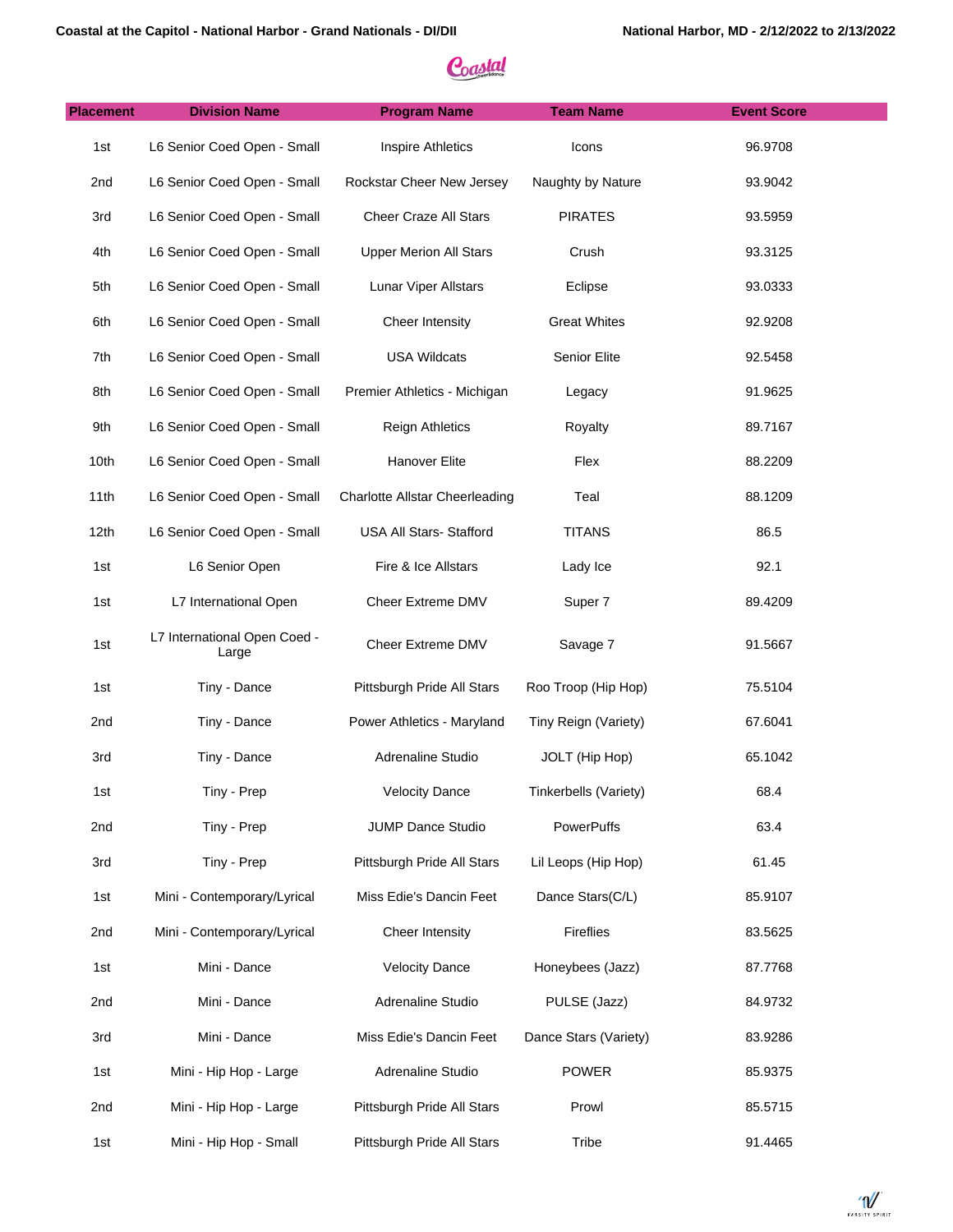| <b>Placement</b> | <b>Division Name</b>                  | <b>Program Name</b>            | <b>Team Name</b>   | <b>Event Score</b> |
|------------------|---------------------------------------|--------------------------------|--------------------|--------------------|
| 2nd              | Mini - Hip Hop - Small                | <b>Velocity Dance</b>          | Honeybees          | 87.6607            |
| 3rd              | Mini - Hip Hop - Small                | Miss Edie's Dancin Feet        | Dance Stars(HH)    | 85.6072            |
| 1st              | Mini - NOVICE - Dance                 | <b>Triple Threat Athletics</b> | <b>JUGGERNAUT</b>  | 29.575             |
| 1st              | Mini - Pom                            | Adrenaline Studio              | <b>IGNITE</b>      | 83.4107            |
| 2nd              | Mini - Pom                            | Miss Edie's Dancin Feet        | Dance Stars(P)     | 81.8482            |
| 1st              | Mini - Prep                           | Adrenaline Studio              | TRAIN (pom)        | 78.75              |
| 2nd              | Mini - Prep                           | JUMP Dance Studio              | HotShots (jazz)    | 75.4               |
| 1st              | Mini - Prep -<br>Contemporary/Lyrical | JUMP Dance Studio              | SquadUp            | 73.45              |
| 1st              | Mini - Prep - Hip Hop                 | FAME All Stars - VA Beach      | RAGE               | 74.45              |
| 2nd              | Mini - Prep - Hip Hop                 | Adrenaline Studio              | <b>SPACE JAM</b>   | 59.9               |
| 1st              | Youth - Contemporary/Lyrical          | JUMP Dance Studio              | LevelUp            | 88.7657            |
| 2nd              | Youth - Contemporary/Lyrical          | Miss Edie's Dancin Feet        | Super Stars(C/L)   | 81.1719            |
| 3rd              | Youth - Contemporary/Lyrical          | Midwest Cheer Elite Cleveland  | Youth Contemporary | 79.0547            |
| 1st              | Youth - Dance                         | Miss Edie's Dancin Feet        | Super Stars (Kick) | 87.4688            |
| 2nd              | Youth - Dance                         | Power Athletics - Maryland     | Supreme (Variety)  | 70.2969            |
| 1st              | Youth - Hip Hop - Large               | Pittsburgh Pride All Stars     | Destruction        | 89.8281            |
| 2nd              | Youth - Hip Hop - Large               | Miss Edie's Dancin Feet        | Super Stars(HH)    | 89.2109            |
| 1st              | Youth - Hip Hop - Small               | Adrenaline Studio              | <b>VOLTAGE</b>     | 89.4454            |
| 2nd              | Youth - Hip Hop - Small               | The Source Dance Lab           | Bombsquad          | 89.0235            |
| 3rd              | Youth - Hip Hop - Small               | Miss Edie's Dancin Feet        | Super Star Elite   | 88.9922            |
| 4th              | Youth - Hip Hop - Small               | Midwest Cheer Elite Cleveland  | Freeze Krew        | 84.2735            |
| 5th              | Youth - Hip Hop - Small               | Hot Styles Dance Company       | <b>Red Wolves</b>  | 84.0               |
| 1st              | Youth - Jazz - Large                  | <b>Velocity Dance</b>          | Spice              | 90.9844            |
| 2nd              | Youth - Jazz - Large                  | Adrenaline Studio              | <b>FORCE</b>       | 81.7344            |
| 1st              | Youth - Jazz - Small                  | Adrenaline Studio              | <b>SYNERGY</b>     | 90.0               |
| 2nd              | Youth - Jazz - Small                  | JUMP Dance Studio              | Icons              | 89.1094            |
| 3rd              | Youth - Jazz - Small                  | Hot Styles Dance Company       | <b>Red Wolves</b>  | 72.8829            |
| 1st              | Youth - Pom                           | Adrenaline Studio              | <b>STORM</b>       | 87.8594            |
| 2nd              | Youth - Pom                           | <b>Velocity Dance</b>          | Golden Girls       | 87.2188            |
| 3rd              | Youth - Pom                           | Miss Edie's Dancin Feet        | Super Stars(P)     | 87.1406            |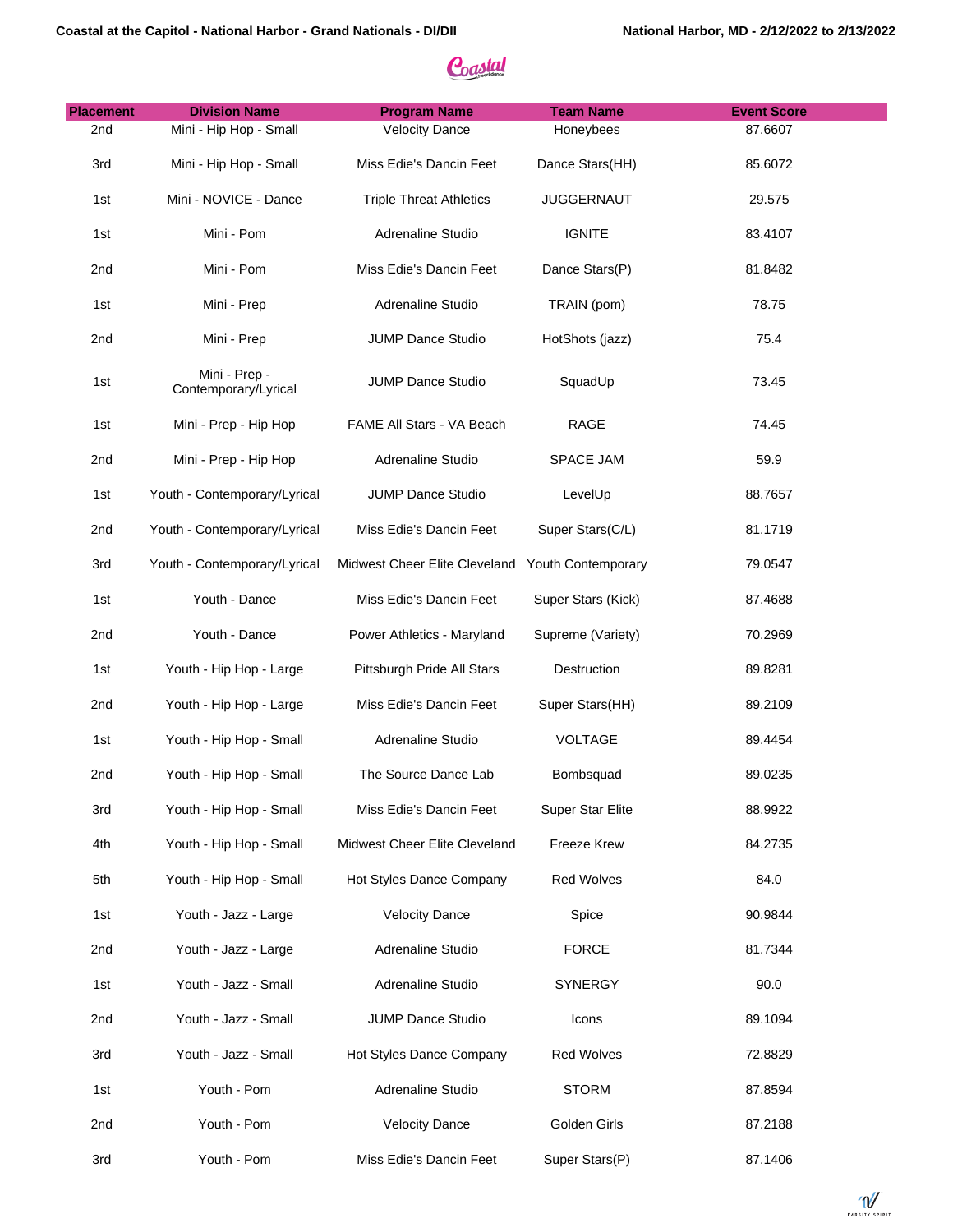| <b>Placement</b> | <b>Division Name</b>          | <b>Program Name</b>            | <b>Team Name</b>      | <b>Event Score</b> |
|------------------|-------------------------------|--------------------------------|-----------------------|--------------------|
| 4th              | Youth - Pom                   | The Source Dance Lab           | Dynamite              | 78.7188            |
| 1st              | Youth - Prep - Hip Hop        | Adrenaline Studio              | <b>MATRIX</b>         | 66.05              |
| 2nd              | Youth - Prep - Hip Hop        | <b>Triple Threat Athletics</b> | <b>SPITFIRE</b>       | 51.4               |
| 1st              | Youth Coed - Hip Hop - Large  | Adrenaline Studio              | <b>SHOCK</b>          | 86.836             |
| 2nd              | Youth Coed - Hip Hop - Large  | <b>Velocity Dance</b>          | <b>Black Velocity</b> | 85.7735            |
| 1st              | Youth Coed - Hip Hop - Small  | Adrenaline Studio              | <b>MAYHEM</b>         | 91.5156            |
| 2nd              | Youth Coed - Hip Hop - Small  | FAME All Stars - VA Beach      | <b>WICKED</b>         | 88.5235            |
| 1st              | Junior - Dance                | <b>Velocity Dance</b>          | Sirens (pom)          | 83.3472            |
| 1st              | Junior - Hip Hop - Large      | <b>Velocity Dance</b>          | Renegades             | 89.5139            |
| 2nd              | Junior - Hip Hop - Large      | The Source Dance Lab           | Blackout              | 84.7292            |
| 1st              | Junior - Hip Hop - Small      | The Source Dance Lab           | <b>XFire</b>          | 90.6667            |
| 2nd              | Junior - Hip Hop - Small      | Pittsburgh Pride All Stars     | Wolfpack              | 90.5694            |
| 3rd              | Junior - Hip Hop - Small      | FAME All Stars - VA Beach      | SAVAGE                | 85.3125            |
| 4th              | Junior - Hip Hop - Small      | <b>Triple Threat Athletics</b> | <b>PYRO</b>           | 82.5417            |
| 5th              | Junior - Hip Hop - Small      | Hot Styles Dance Company       | <b>Gray Wolves</b>    | 81.2431            |
| 6th              | Junior - Hip Hop - Small      | CNY Storm All Stars            | Monsoon               | 77.625             |
| 1st              | Junior - Jazz                 | <b>Velocity Dance</b>          | Ambition              | 90.6875            |
| 2nd              | Junior - Jazz                 | JUMP Dance Studio              | NextLevel             | 86.2916            |
| 3rd              | Junior - Jazz                 | Hot Styles Dance Company       | <b>Gray Wolves</b>    | 77.7222            |
| 1st              | Senior - Contemporary/Lyrical | Powerworx Dance                | Radiant               | 87.7625            |
| 2nd              | Senior - Contemporary/Lyrical | <b>Velocity Dance</b>          | Platinum              | 86.7937            |
| 3rd              | Senior - Contemporary/Lyrical | JUMP Dance Studio              | LiquidGold            | 82.3813            |
| 4th              | Senior - Contemporary/Lyrical | Miss Edie's Dancin Feet        | Seniors(C/L)          | 79.1625            |
| 5th              | Senior - Contemporary/Lyrical | Midwest Cheer Elite Cleveland  | Sr Contemporary       | 76.2               |
| 6th              | Senior - Contemporary/Lyrical | Hot Styles Dance Company       | Crew Lyrical          | 72.7063            |
| 1st              | Senior - Hip Hop              | Pittsburgh Pride All Stars     | Ambush                | 89.4375            |
| 2nd              | Senior - Hip Hop              | <b>Velocity Dance</b>          | SWAG                  | 88.4688            |
| 3rd              | Senior - Hip Hop              | The Source Dance Lab           | Assassins             | 86.8938            |
| 4th              | Senior - Hip Hop              | Miss Edie's Dancin Feet        | Seniors(HH)           | 83.0               |
| 5th              | Senior - Hip Hop              | Midwest Cheer Elite Cleveland  | <b>Black Ice Krew</b> | 79.7437            |